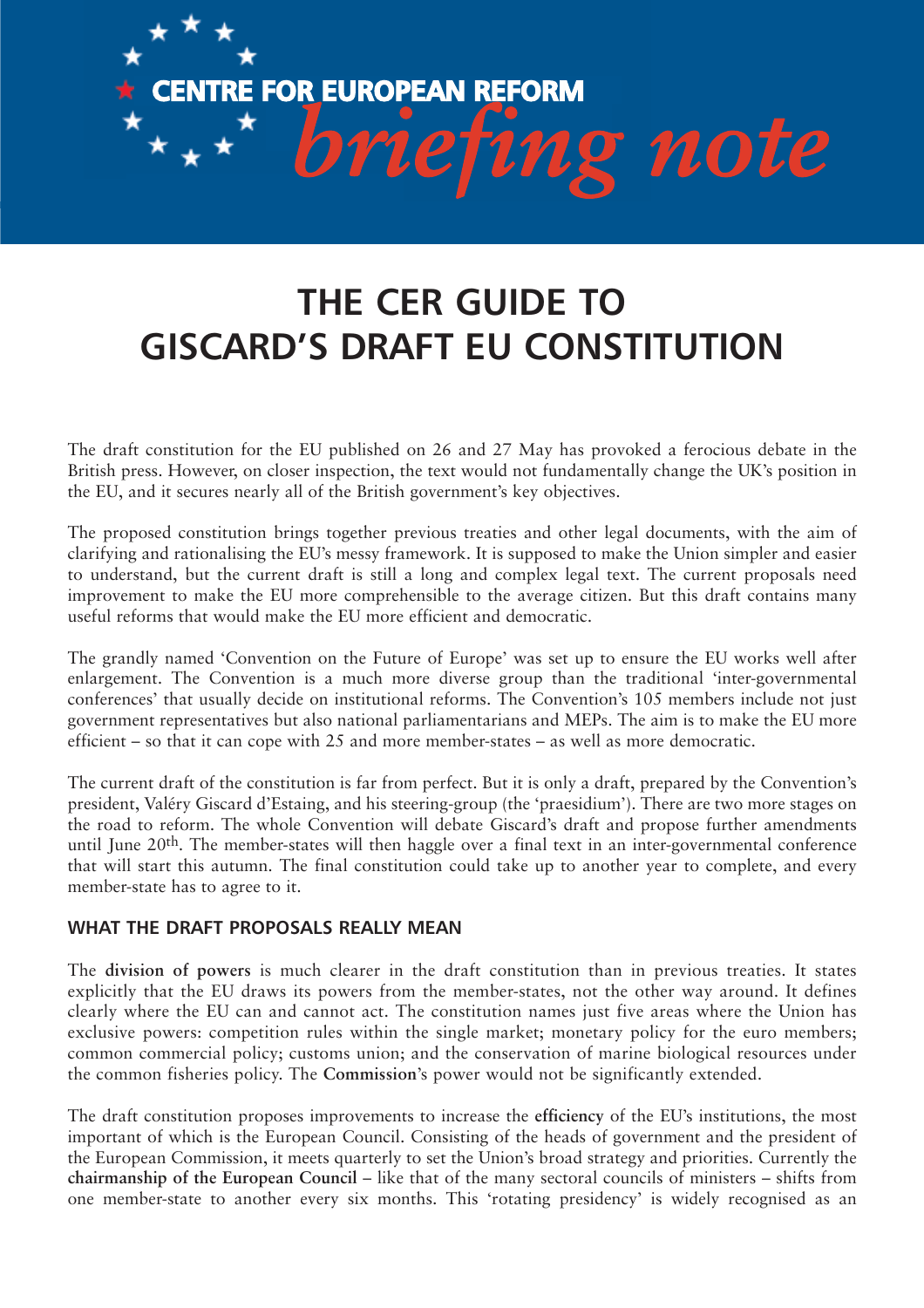inefficient system: each country uses its stint in the chair to promote its own pet projects, while countries outside the EU find it confusing that a new group of people take over every six months.

Giscard's draft calls for the European Council to elect a former prime minister as its chair for a period of two-and-a-half years. His or her task would be to ensure that the Union "is effectively represented in the wider world"; to "drive forward" the work of the European Council, "ensuring proper preparation and continuity"; and to work for "cohesion and consensus" within it.

Giscard's proposal is a very good one. It would abolish the ludicrous system of the rotating presidency at the level of the European Council. With ten more countries due to join the EU in May 2004, that body is going to grow to unwieldy proportions. A competent individual needs to guide and steer the European Council, lest it become ineffective. He or she will also need to ensure follow-through of European Council decisions: too often the prime ministers sign up to promises that they soon forget. Finally, the new chairman would give the EU's foreign policy more credibility. The EU's new 'foreign minister' will meet foreign ministers of countries on other continents, but only the chairman will have the standing to visit George Bush or Vladimir Putin.

The Commission, the federalists and the small countries hate the plan for a European Council chairman – partly because the Commission president would no longer be able to claim to speak for Europe on the international stage. The Commission would be obliged to focus on its core internal and economic tasks. The appointment of the new chairman would confirm that the EU's foreign policy and grand strategy rest with the governments, represented in the European Council, rather than the Commission. The small countries believe – correctly – that this scheme would enhance the influence of the European Council, which the big countries tend to dominate, against that of the Commission, which often protects the interests of small countries. The Commission, the federalists and the small countries are furious with Giscard for coming up with a plan that reflects so many British priorities.

The draft proposes a **simpler system for voting** to replace the complicated 'qualified majority vote'. To pass, a measure would have to be supported by a majority of states which also represents at least three-fifths of the EU's population. That is a more democratic system because it ensures that people living in big countries are represented equally with those living in small ones.

The constitution would enhance **democracy** in EU decision-making – although the CER believes later versions should go further. The Council of Ministers and the European Parliament would have an equal say in making laws. All areas with majority voting would be subject to 'co-decision', meaning better scrutiny by directly elected MEPs. The constitution proposes the establishment of a separate 'legislative council', so that a single body deals with all EU law-making. The UK opposes this idea, but the CER supports it because it would increase transparency by making it more obvious that ministers and MEPs make most EU laws, not bureaucrats. Moreover, the constitution proposes that the Council should meet in public when it is passing laws, making it easier for citizens to follow how their national ministers vote.

**National MPs** would become more directly involved in European affairs, through a more systematic exchange of information between EU bodies and national parliaments. The draft proposes a special procedure whereby one-third of national parliaments could block Commission proposals at an early stage if they risked breaking the subsidiarity principle (which states that decisions should be taken at the lowest appropriate level).

Citizens would gain from the inclusion of the **Charter of Fundamental Rights** in the constitution. It will protect citizens from any EU laws that might infringe their rights, for example invasion of their privacy. The Charter could not be used to strike down national laws that affect the citizens of only one country. The economic and social rights in the Charter – including the right to strike – are mostly hedged with the proviso that they apply only "in accordance with Union law and national laws and practice". However, there is a horizontal clause that makes it clear the Charter gives no new competences to the EU.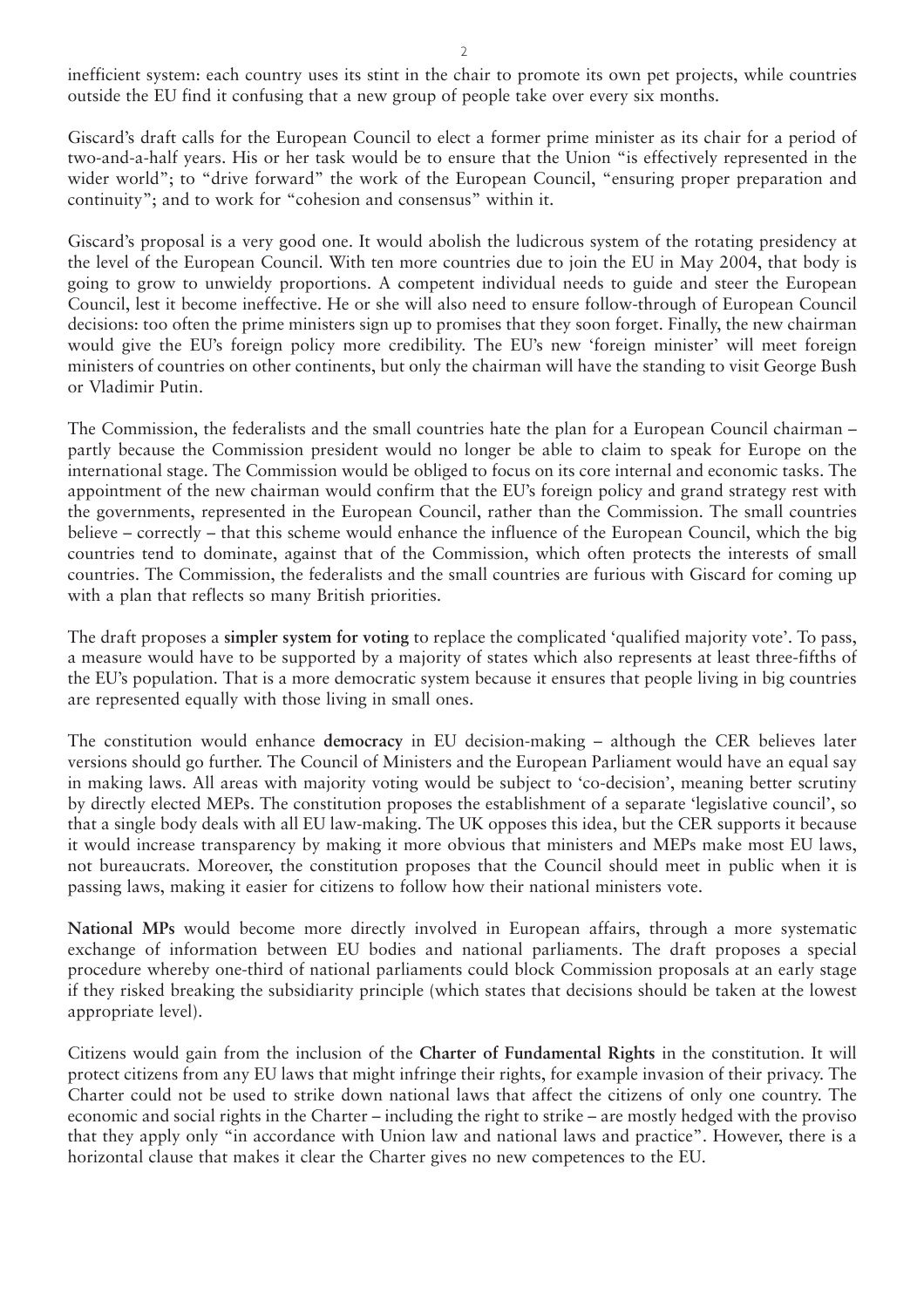## **CHANGES TO EU POLICIES**

On **economic policy**, the draft constitution does little more than consolidate the EU's existing powers. The EU's approach is primarily based on the 'co-ordination' of policies, which means that member-states remain in ultimate control of their budgetary, employment and social security systems. Member-states retain a veto on all tax matters.

The draft constitution would grant formal powers to the **Euro Group** – the committee of eurozone finance ministers which at present meets only informally. In future, the Euro Group alone would vote on issues relating solely to the single currency, such as enforcement of the EU's fiscal rules. These fiscal rules, currently enshrined in the **Stability and Growth Pact**, would become an integral part of the treaty. The draft foresees a more flexible approach to the Pact, for example by taking into account public investment spending and the long-term sustainability of public finances – along the lines of Gordon Brown's own budget rules.

Like previous treaties, the draft constitution encourages EU member-states to work together to create more and better **jobs**. Co-operation here means comparing what works and what does not across different countries, and drawing up recommendations – a process know as the 'open method of co-ordination' in EU terminology. The Commission and the Council gain no new powers to dictate member-states' employment policies.

Similarly, the EU would gain few new powers in the area of **social policy**. The EU already requires its member-states to protect certain minimum rights of workers, such as non-discrimination between men and women. The Council of Ministers has long been able to adopt such minimum standards, especially for health and safety, by a majority vote. But decisions on key issues of **social security** would still require unanimity in the new constitution.

The member-states, rather than the EU, will also continue to be responsible for their own national **pensions**. EU countries have started a useful process of comparing notes on their pension reform efforts. Countries such as Germany and France are now following the British example of moving from a system that pays pensions out of current tax receipts to one that is based on company or individual pension funds. Like previous treaties, the new constitution explicitly prohibits both the EU and its member-states from paying to get any member-state out of fiscal trouble. This 'no bail-out' clause also includes national pension systems.

The draft constitution has missed an important opportunity to propose reforms to the **European Central Bank**. The draft confirms the independence of the ECB and only provides broad guidelines on the ECB's decision-making structure and its monetary policy targets. This is a shame, since the ECB has not proven very good at reforming itself.

In **foreign policy**, the draft constitution proposes some modest reforms, but they do not amount to a stepchange. The biggest innovation is the creation of a new post of 'minister for foreign affairs'. The Convention has yet to work out the details, including the precise name and institutional affiliation for this post. But the basic idea is to merge the roles of Javier Solana, the High Representative for Foreign Policy, and that of Chris Patten, the Commissioner for External Relations. The point of this merger is to ensure that these two sides of EU external relations – broadly, diplomacy and aid – work better together. But the draft is careful to emphasise that the new foreign minister will be an agent of the Council of Ministers, whose meetings on foreign affairs he or she will chair. The foreign minister will be answerable to the member-states, not the Commission.

The text does say that "member-states shall support the Union's common foreign and security policy actively and unreservedly". But the key question is: who decides the objectives and provisions of this EU foreign policy? The answer is national governments, taking decisions through the Council of Ministers and the European Council. The draft does not give greater foreign policy powers to the Commission and it explicitly preserves every country's right to wield a veto.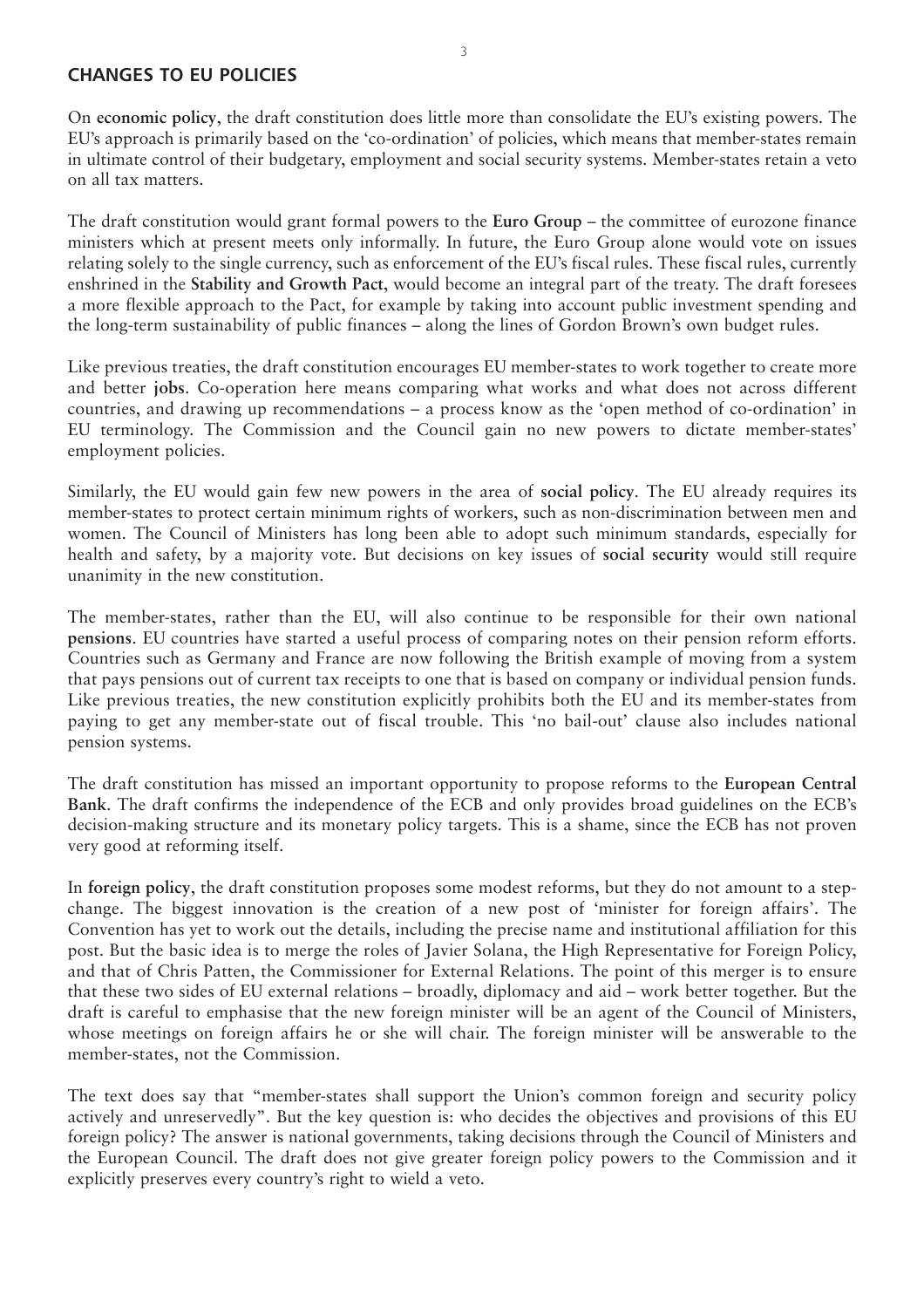The CER believes that an EU of 25 countries, each with its own preferences and idiosyncrasies, will need streamlined decision-making. Only a few months ago the vast majority of EU states – including the UK, France and Germany – indicated that they could accept more majority voting. But since then some have backtracked. This is a pity. The CER's proposed compromise is that the foreign minister's proposals should be subject to majority voting but that national governments should retain the right of veto in exceptional circumstances for matters of supreme national importance. This system would usually benefit Britain: for example, the rest of the EU would have outvoted France on allowing Zimbabwean President Robert Mugabe to visit Paris. But on any issue with military consequences – such as the war in Iraq – the CER thinks unanimous voting should still apply.

The main innovation for **defence policy** is that member-states can sign up to a 'mutual assistance' clause which allows each country to ask for help – military or otherwise – from other EU members if it is attacked. But member-states would not be obliged to sign this mutual assistance clause, and the neutral countries would not want to do so. In addition, to ensure that progress in EU defence policy cannot undermine NATO, the constitution says that this EU commitment should not "affect the rights and obligations resulting … from the North Atlantic Treaty". Governments are also supposed to provide the EU with military and civilian capabilities when the Union needs them to deal with international crises. But the constitution does not establish a standing EU force that could become a European army.

On **asylum and immigration**, the draft constitution introduces provisions that would make it harder for countries to ignore EU laws or fail to apply them properly. The UK government fought hard for immigration and asylum measures to be passed by a majority vote rather than a unanimous one. Far from fearing that it might be outvoted, the UK is keen to speed up the creation of an EU asylum system. Without majority voting, it will be virtually impossible to create common policies. Britain is one of the strongest advocates of EU-level action to prevent asylum-seekers from shopping around, and to ensure that those who are refused entry are returned to their home countries. The CER supports a Union-wide system because it would be better for legitimate refugees, by providing the same minimum rights – such as access to healthcare – no matter where people apply for asylum.

The draft treaty allows the member-states to establish a **European Public Prosecutor** if they want to in future. However, all the member-states would have to agree unanimously to do this, and there is no deadline for the creation of this job. The draft proposes that such a European Public Prosecutor would be able to investigate and prosecute serious cross-border crimes – such as terrorist acts – and fraud involving EU funds. The draft does not propose a federal police force of any kind.

## **BRITAIN HAS NO REASON TO FEAR THE EU CONSTITUTION**

Giscard's draft will be revised over the next year, and the CER will shortly publish an analysis of the points where the constitution should be improved. The EU needs to find new ways of making its institutions more democratic and transparent. But serious discussion of these issues in the UK has been pre-empted by the fantastical claims of the europhobic press.

Most of this constitution is not new. For example, EU law has had supremacy over national law since the 1960s. If it did not, member-states could simply ignore EU laws they did not like, even after they had agreed to them in negotiations – and we would not have a single market. Similarly, EU countries have worked together to increase employment and co-ordinate economic policies for many years – and the constitution proposes no new powers for EU institutions in social policy.

Moreover, the constitution contains several provisions that eurosceptics have long demanded, such as a voluntary exit clause for countries which want to withdraw from the Union, and a clear division of powers between the member-states and the EU's institutions. And the constitution contains reforms that are necessary to make a success of the one European project that British eurosceptics mostly support, which is enlargement to ten new members.